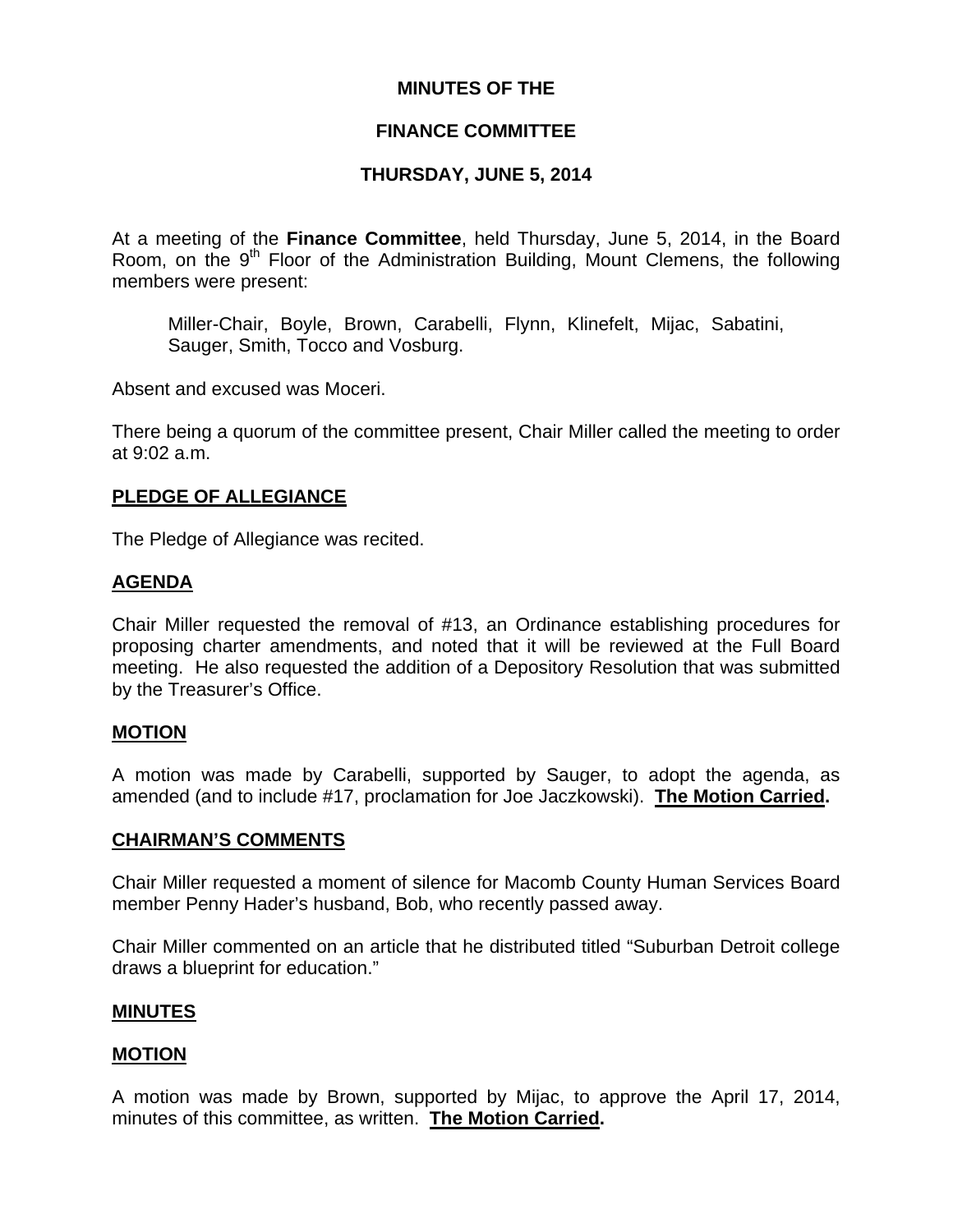# **ITEM WAIVED BY HEALTH & HUMAN SERVICES COMMITTEE CHAIR**

### **Budget Amendment/Comprehensive Planning & Budgeting Contracting (CPBC) Grant Agreement/Health**

### **COMMITTEE RECOMMENDATION – MOTION**

A motion was made by Carabelli, supported by Flynn, to recommend that the Board of Commissioners approve an increase in revenues and expenses in the amount of \$99,257 in the fiscal year Health Grants Fund; this increase is due to Amendment #4 to the FY 2013/2014 Comprehensive Planning and Budgeting Contracting (CPBC) Grant Agreement between the Michigan Department of Community Health and the Macomb County Health Department; further, this budget action addresses budgetary issues only. It does not constitute the Commission's approval of any County contract. If a contract requires Commission approval under the County's Contracting Policy or the County's Procurement Ordinance, such approval must be sought separately; further, a copy of this Board of Commissioners' action is directed to be delivered forthwith to the Office of the County Executive. **THE MOTION CARRIED.** 

# **ITEMS WAIVED BY INFRASTRUCTURE COMMITTEE CHAIR**

# **Revised Budget Amendment/Traffic Operations Center Director/ Department of Roads**

# **COMMITTEE RECOMMENDATION – MOTION**

A motion was made by Brown, supported by Sauger, to recommend that the Board of Commissioners approve an amendment to the 2013/2014 Department of Roads budget to include the additional salary/benefits expense of \$53,791.28 for the Traffic Operations Center Director to be covered through the Roads' fund balance; further, this budget action addresses budgetary issues only. It does not constitute the Commission's approval of any County contract. If a contract requires Commission approval under the County's Contracting Policy or the County's Procurement Ordinance, such approval must be sought separately; further, a copy of this Board of Commissioners' action is directed to be delivered forthwith to the Office of the County Executive.

The following commissioners spoke: Carabelli, Flynn and Klinefelt.

Chair Miller called for a vote on the motion and **THE MOTION CARRIED.**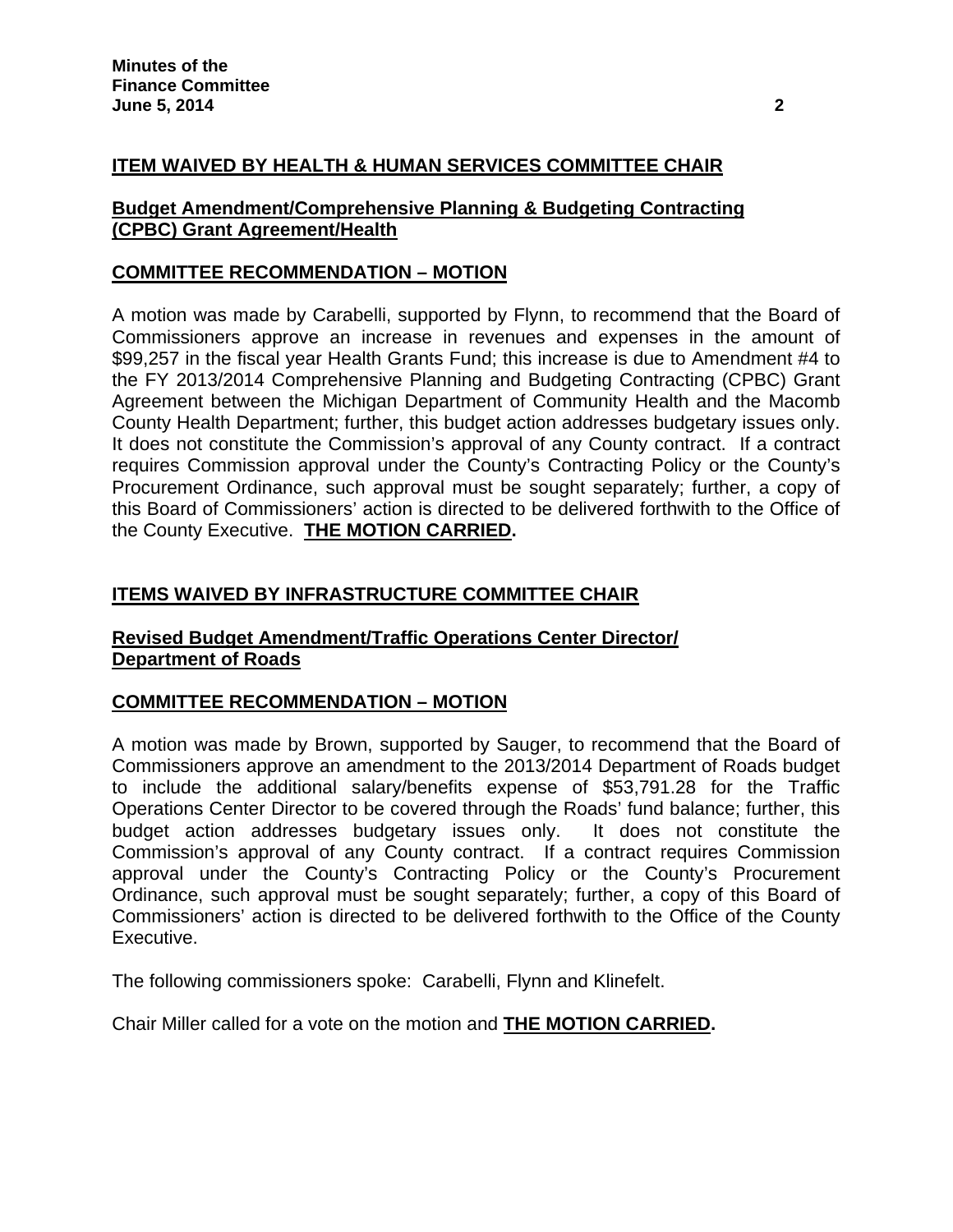# **Revised Budget Amendment/Three Assistant Foreman Positions/ Department of Roads**

# **COMMITTEE RECOMMENDATION – MOTION**

A motion was made by Brown, supported by Sauger, to recommend that the Board of Commissioners approve an amendment to the 2013/2014 Department of Roads budget to include the addition of \$78,357.79 for three Assistant Foreman positions to be covered through the Roads' fund balance; further, this budget action addresses budgetary issues only. It does not constitute the Commission's approval of any County contract. If a contract requires Commission approval under the County's Contracting Policy or the County's Procurement Ordinance, such approval must be sought separately; further, a copy of this Board of Commissioners' action is directed to be delivered forthwith to the Office of the County Executive.

The following commissioner spoke: Klinefelt.

Chair Miller called for a vote on the motion and **THE MOTION CARRIED.** 

# **QUARTERLY REVENUE AND EXPENDITURE REPORTS FOR MARCH 31, 2014**

Finance Director Pete Provenzano summarized the reports.

The following commissioner spoke: Carabelli.

#### **MOTION**

A motion was made by Brown, supported by Carabelli, to receive and file the Quarterly Revenue and Expenditure Reports for March 31, 2014. **The Motion Carried.** 

# **ECONOMIC VITALITY INCENTIVE PROGRAM (EVIP) CATEGORY III FILING**

Finance Director Pete Provenzano stated that this quarter's report outlines the County's progress regarding the reduction of retiree healthcare costs.

The following commissioner spoke: Miller.

#### **MOTION**

A motion was made by Carabelli, supported by Mijac, to receive and file the Economic Vitality Incentive Program Category III Filing. **The Motion Carried.**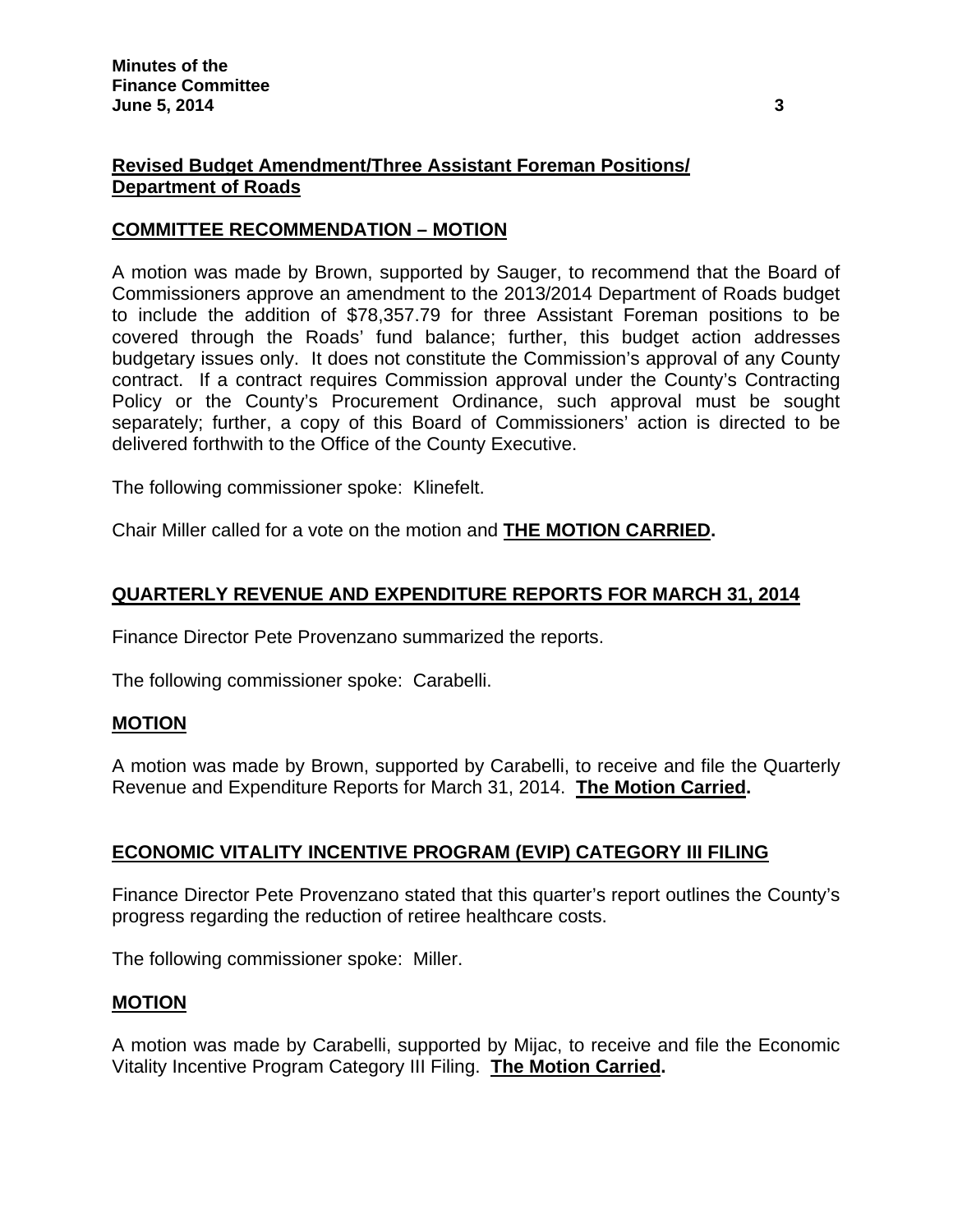# **RECOMMENDATIONS FROM 5-13-14 INFRASTRUCTURE COMMITTEE MEETING**

### **Budget Amendment/Three New Positions/Public Works Wastewater Services Division**

# **COMMITTEE RECOMMENDATION – MOTION**

A motion was made by Brown, supported by Sauger, to recommend that the Board of Commissioners approve an amendment to the Public Works 2014 budget by an increase of \$127,557 to fund three new positions for the Wastewater Services Division; the funding for this increase will be 100 percent reimbursed through the user charge rates of the Macomb County Wastewater Disposal System; further, this budget action addresses budgetary issues only. It does not constitute the Commission's approval of any County contract. If a contract requires Commission approval under the County's Contracting Policy or the County's Procurement Ordinance, such approval must be sought separately; further, a copy of this Board of Commissioners' action is directed to be delivered forthwith to the Office of the County Executive.

Bill Misterovich, Chief Deputy Public Works Commissioner, gave an overview and stated that the positions are needed and funding is available.

The following commissioners spoke: Sauger, Tocco and Miller.

Chair Miller called for a vote on the motion and **THE MOTION CARRIED WITH FLYNN AND TOCCO VOTING "NO."** 

# **Budget Amendment/Public Works Inspector Positions/Public Works**

#### **COMMITTEE RECOMMENDATION – MOTION**

A motion was made by Brown, supported by Sauger, to recommend that the Board of Commissioners approve an amendment to the Public Works general administration budget by \$106,035 to fund pay grade reclassifications for Public Works Inspector positions; this request is to be funded from fund balance, in consideration of the inspection fee revenue budgeted for 2014 which was increased by \$250,000; further, this budget action addresses budgetary issues only. It does not constitute the Commission's approval of any County contract. If a contract requires Commission approval under the County's Contracting Policy or the County's Procurement Ordinance, such approval must be sought separately; further, a copy of this Board of Commissioners' action is directed to be delivered forthwith to the Office of the County Executive.

Chair Miller introduced Public Works' employees Alex Pirkovic, Field Operator, and Courtney Hogeveen, Inspector, who commented on the budgetary issues pertaining to this request.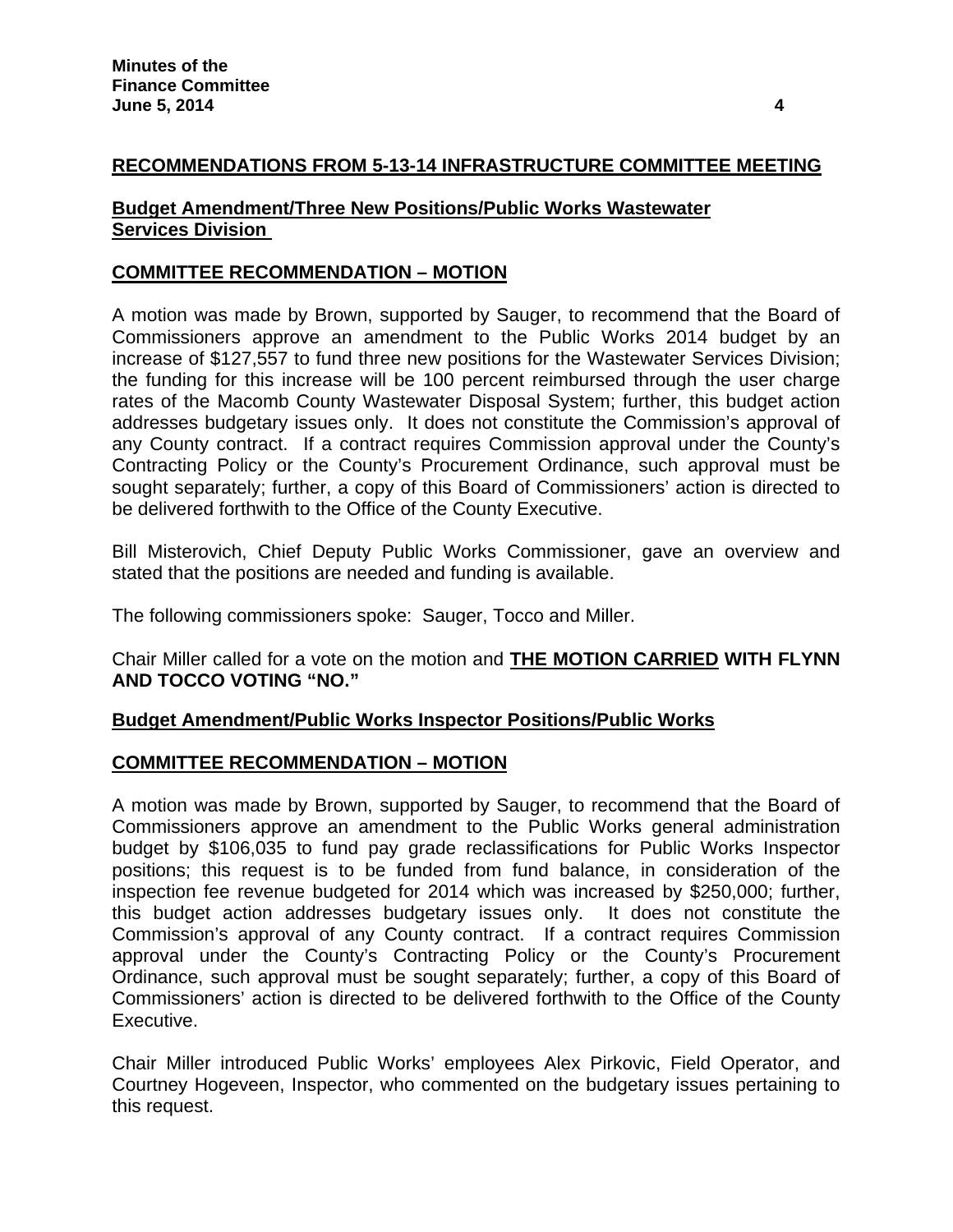Also in attendance were Lara Sucharski, Public Work's Supervisor of Soil Erosion and Sediment Control, and Eric Herppich, Human Resources Director.

The following commissioners spoke: Miller, Klinefelt and Vosburg.

### **AMENDMENT**

A motion was made by Carabelli, supported by Vosburg, to remove the retroactive pay and approve a budget amendment of \$61,854 instead of \$106,035.

The following commissioners spoke: Mijac, Flynn, Tocco, Smith and Miller.

Chair Miller called for a vote on the amendment and **THE MOTION CARRIED WITH BOYLE, FLYNN AND MILLER VOTING "NO."** 

Chair Miller called for a vote on the motion, as amended, and **THE MOTION CARRIED WITH BOYLE, FLYNN AND KLINEFELT VOTING "NO."** 

The motion now reads as follows:

# **COMMITTEE RECOMMENDATION – MOTION**

A motion was made by Brown, supported by Sauger, to recommend that the Board of Commissioners approve an amendment to the Public Works general administration budget by \$61,854 (which reflects deletion of retroactive pay) to fund pay grade reclassifications for Public Works Inspector positions; this request is to be funded from fund balance, in consideration of the inspection fee revenue budgeted for 2014 which was increased by \$250,000; further, this budget action addresses budgetary issues only. It does not constitute the Commission's approval of any County contract. If a contract requires Commission approval under the County's Contracting Policy or the County's Procurement Ordinance, such approval must be sought separately; further, a copy of this Board of Commissioners' action is directed to be delivered forthwith to the Office of the County Executive. **THE MOTION CARRIED WITH BOYLE, FLYNN AND KLINEFELT VOTING "NO."** 

# **PREVIEW OF FY 2015-2017 BUDGET REVIEW**

Andrew Kim, Legislative Affairs Director, summarized the information that was provided: a May 12, 2014 memo from the Finance Director to department heads and elected officials regarding the 2015 budget preparation, Board of Commissioners budget review principles and a budget review calendar.

#### **MOTION**

A motion was made by Carabelli, supported by Vosburg, to receive and file the information provided regarding the FY 2015-2017 budget review. **The Motion Carried.**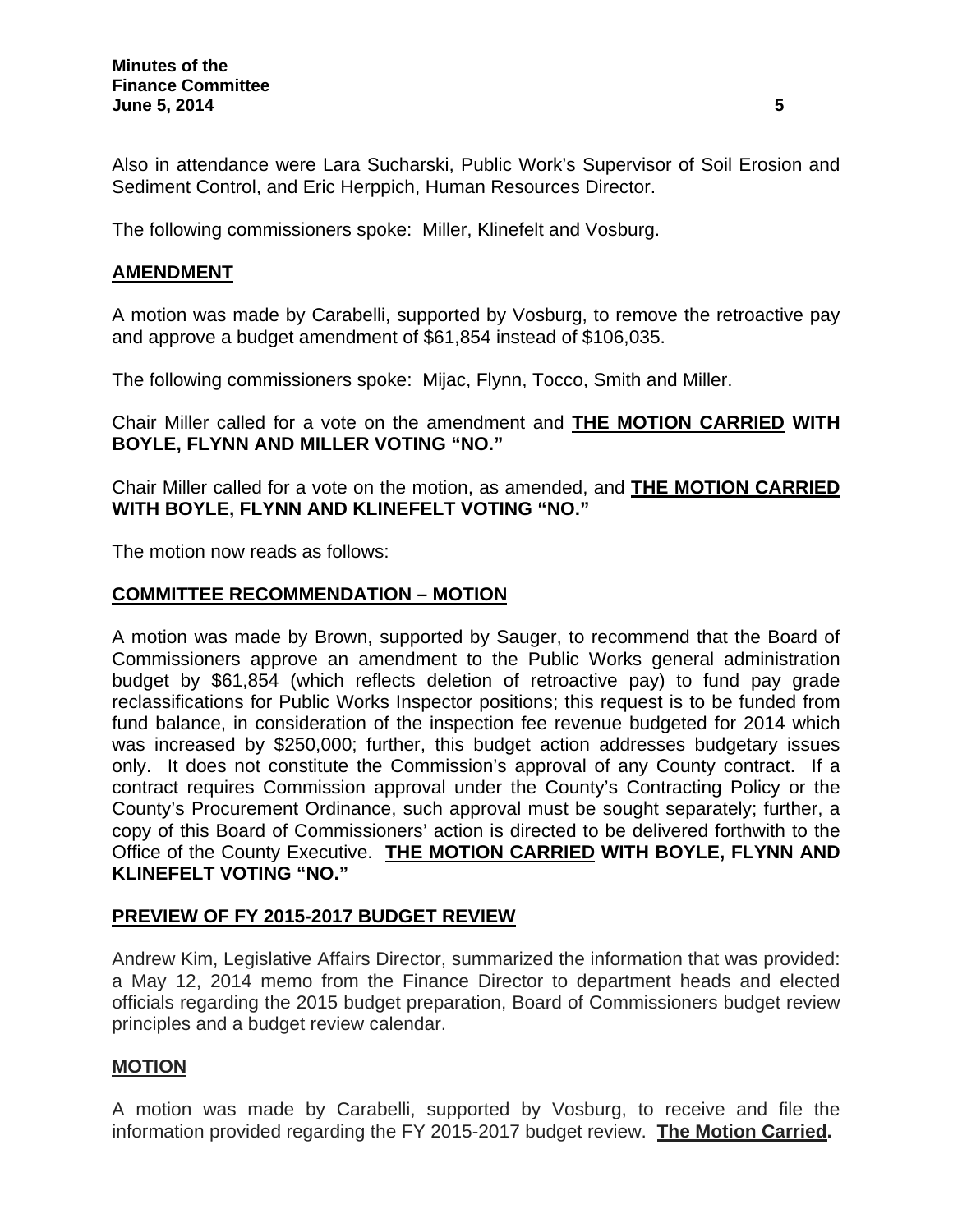# **EXECUTIVE SESSION TO DISCUSS LABOR NEGOTIATIONS**

### **MOTION**

A motion was made by Carabelli, supported by Brown, to enter into Executive Session for the purpose of discussing labor negotiations. **The Motion Carried.**

In accordance with the motion, committee entered Executive Session at 10 a.m., with it concluding at 10:35 a.m.

# **EXECUTIVE SESSION TO DISCUSS PENDING LITIGATION**

### **MOTION**

A motion was made by Sabatini, supported by Klinefelt, to enter into Executive Session for the purpose of discussing attorney/client privileged correspondence from Corporation Counsel dated May 20 and May 21, 2014.

A roll call vote was taken as follows:

Voting Yes were Boyle, Brown, Carabelli, Flynn, Klinefelt, Mijac, Miller, Sabatini, Sauger, Smith, Tocco and Vosburg. There were 12 "Yes" votes.

#### **The Motion Carried.**

In accordance with the motion, committee entered Executive Session at 10:38 a.m., with it concluding at 10:45 a.m.

# **RECOMMENDATIONS FROM CORPORATION COUNSEL**

#### **Case of Consiglia Attard v. Macomb County Department of Roads**

#### **COMMITTEE RECOMMENDATION – MOTION**

A motion was made by Vosburg, supported by Sauger, to recommend that the Board of Commissioners concur in the recommendation of Corporation Counsel to settle the lawsuit of Consiglia Attard v. Macomb County Department of Roads, 16<sup>th</sup> Circuit Court Case No. 13-4601-NI; further, a copy of this Board of Commissioners' action is directed to be delivered forthwith to the Office of the County Executive. **THE MOTION CARRIED.** 

# **Case of Ronald Craft v. Macomb County Department of Roads**

# **COMMITTEE RECOMMENDATION – MOTION**

A motion was made by Vosburg, supported by Klinefelt, to recommend that the Board of Commissioners concur in the recommendation of Corporation Counsel to settle the